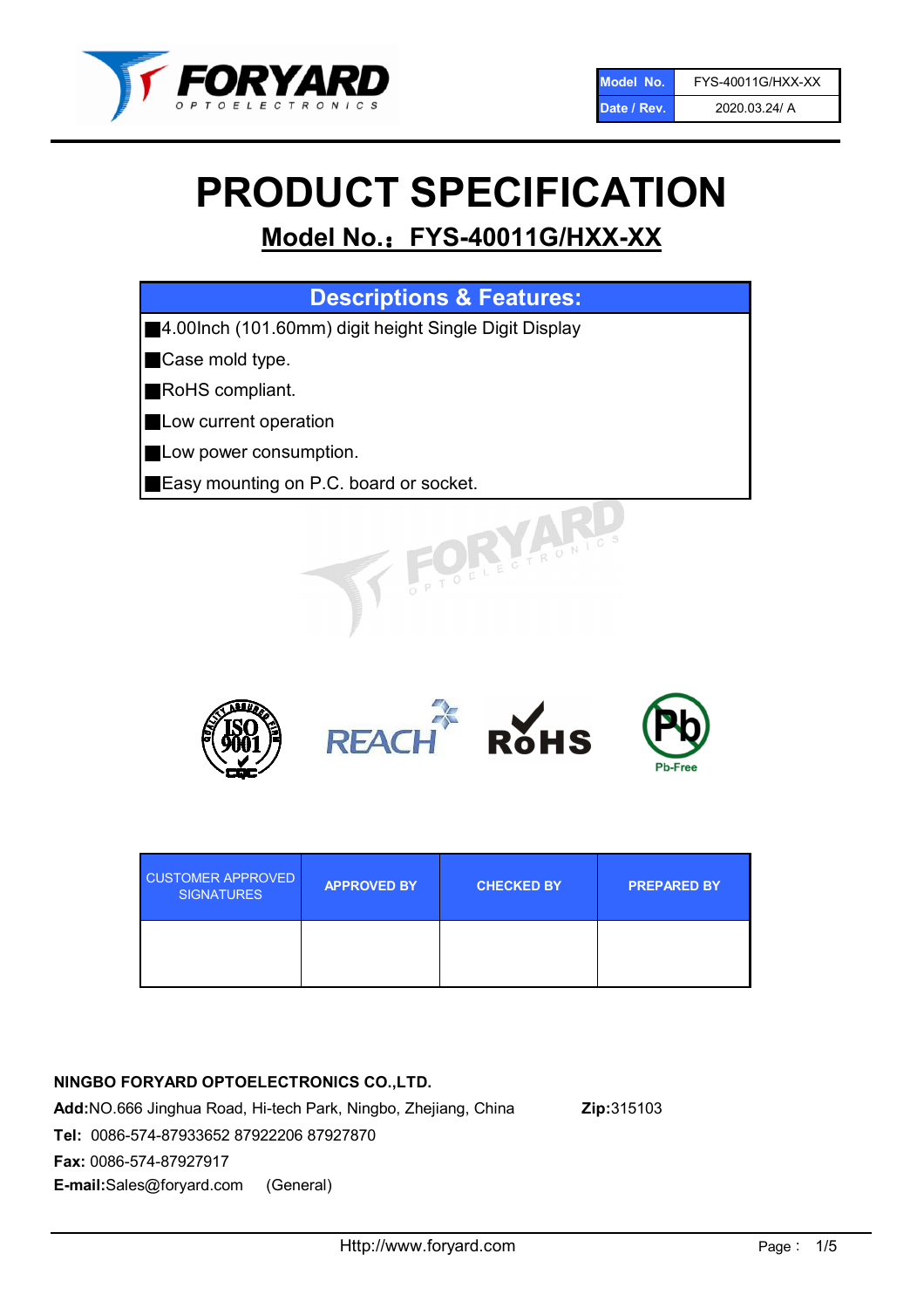

| Model No.   | FYS-40011G/HXX-XX |
|-------------|-------------------|
| Date / Rev. | 2020.03.24/ A     |

# Model No.: FYS-40011G/HXX-XX

## ■ -XX: REF Surface / Epoxy color

| <b>Color</b><br><b>Number</b> |                 |                           |             | д              |
|-------------------------------|-----------------|---------------------------|-------------|----------------|
| <b>REF Surface Color</b>      | $\bigcap$ White | ○ Black  ○ Gray           | $\circ$ Red | IO Green       |
| <b>Epoxy Color</b>            | ○ Water Clear   | $\circ$ White $\circ$ Red | I⊖ Green    | $\circ$ Yellow |

#### ■ Mechanical Dimensions



#### Notes:

- 1. All pins are Φ0.80[.031]mm
- 2. Dimension in millimeter [inch], tolerance is ±0.25 [.010] and angle is ±1° unless otherwise noted.
- 3. Bending≤Length\*1%.
- 4.The specifications,characteristics and technical data described in the datasheet are subject to change without prior notice.
- 5.The drawing is different from the actual one, please refer to the sample.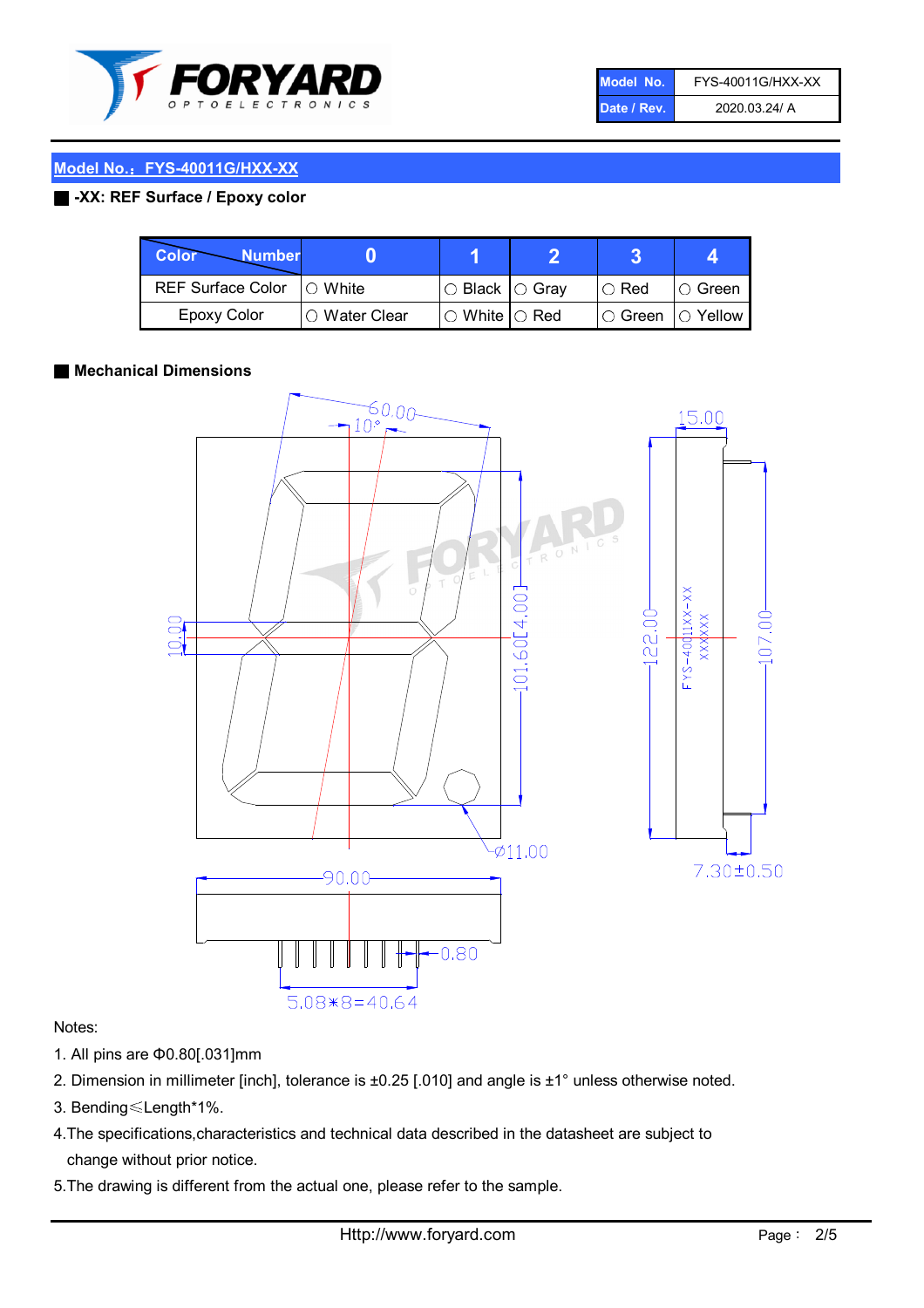

| Model No.   | FYS-40011G/HXX-XX |
|-------------|-------------------|
| Date / Rev. | 2020.03.24/ A     |

#### Model No.: FYS-40011G/HXX-XX

# ■ All Light On Segments Feature & Pin Position



#### ■ Internal Circuit Diagrams

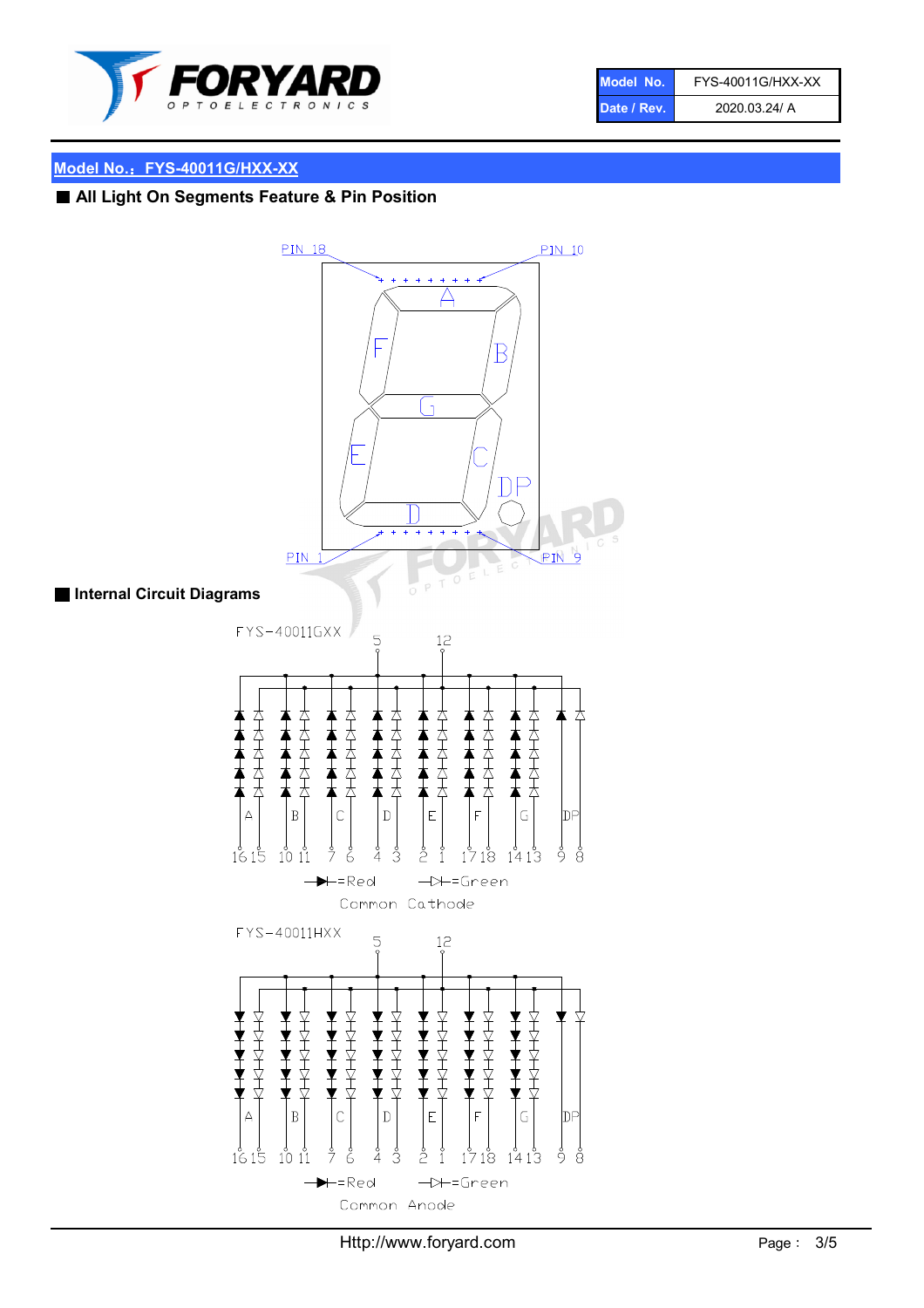

| Model No.   | FYS-40011G/HXX-XX |
|-------------|-------------------|
| Date / Rev. | 2020.03.24/ A     |

(Ta=25℃)

#### Model No.: FYS-40011G/HXX-XX

#### Absolute maximum ratings

| solute maximum ratings       |               |                       |              |            | (Ta=25℃)    |
|------------------------------|---------------|-----------------------|--------------|------------|-------------|
| <b>Parameter</b>             | <b>Symbol</b> | <b>Test Condition</b> | <b>Value</b> |            |             |
|                              |               |                       | <b>Min</b>   | <b>Max</b> | <b>Unit</b> |
| Reverse Voltage              | VR            | $IR = 30$             | 5            |            |             |
| <b>Forward Current</b>       | ΙF            |                       |              | 30         | mA          |
| Power Dissipation            | Pd            |                       |              | 100        | mW          |
| <b>Pulse Current</b>         | Ipeak         | Duty=0.1mS,1KHz       |              | 150        | mA          |
| <b>Operating Temperature</b> | Topr          |                       | $-40$        | $+85$      | °C          |
| Storage Temperature          | Tstr          |                       | $-40$        | $+85$      | °C          |

#### ■ Electrical-Optical Characteristics

#### ● Color Code & Chip Characteristics:(Test Condition:IF=10mA)

Typ Max S | Hi $\textsf{Red}$  | AlGaInP | 660nm LE 20nm | 2.00 | 2.50 D | Super Red | AIGaAs/DH | 650nm | 20nm | 2.00 | 2.50 E | Orange | GaAsP | 625nm | 35nm | 2.00 | 2.50 A | Amber | GaAsP | 610nm | 35nm | 2.00 | 2.50 Y | Yellow | GaAsP | 590nm | 35nm | 2.00 | 2.50 G Yellow Green AIGaInP | 570nm | 10nm | 2.00 | 2.50 3.00 3.80 3.00 3.80 W | White | InGaN/GaN | X=0.29,Y=0.30 |CCT:9500K| 3.00 | 3.80 UHR Ultra Hi Red | AlGaInP | 640nm | 20nm | 2.00 | 2.50 UR | Ultra Red | AlGaInP | 635nm | 20nm | 2.00 | 2.50 UE Ultra Orange | AIGaInP | 625nm | 20nm | 2.00 | 2.50 UA Ultra Amber | AIGaInP | 610nm | 20nm | 2.00 | 2.50  $UV$  Ultra Yellow  $\vert$  AlGaInP  $\vert$  590nm  $\vert$  20nm  $\vert$  2.00  $\vert$  2.50  $\text{UG}$  Ultra Yellow Green | AIGaInP | 570nm | 30nm | 2.00 | 2.50 PG Pure Green | InGaN | 520nm | 36nm | 3.00 | 3.80 30nm 3.00 3.80 30nm 3.00 3.80 UW |Ultra White | InGaN/GaN | X=0.29,Y=0.30 |CCT:9500K| 3.00 | 3.80 10~20 Standard brightness Forward Voltage(VF) Unit:V 15~30 10~20 10~20 625nm GaAsP 590nm **Emitting Color Dice Material** 10~21 610nm Luminous **Intensity** (Iv) Unit:mcd AlGainP 660nm GaAsP GaAsP AlGaAs/DH **Spectral** Line halfwidth (∆λ1/2) Peak Wave Length $(\lambda_{\rm P})$ UB 460nm 635nm AlGaInP AlGaInP AlGaInP InGaN/GaN AlGaInP | 570nm | 10nm | 2.00 | 2.50 | 10~20 30~105 30~135 460nm 520nm Ultra brightness **AlGaInP** AlGaInP 60nm AlGaInP 640nm Segment-to-Segment Luminous Intensity ratio(Iv-M) 1.5:1 610nm 9~20(mw) 350~450 470nm 120~180 120~180 Ultra Blue InGaN/GaN InGaN/GaN 9~20(mw) 20~50 280~600 570nm | 30nm | 2.00 | 2.50 | 20~60 470nm 590nm InGaN/GaN B Blue I InGaN 40~85 60~120~180 40~70

#### Note:

1.Luminous Intensity is based on the Foryard standards.

2.Pay attention about static for InGaN